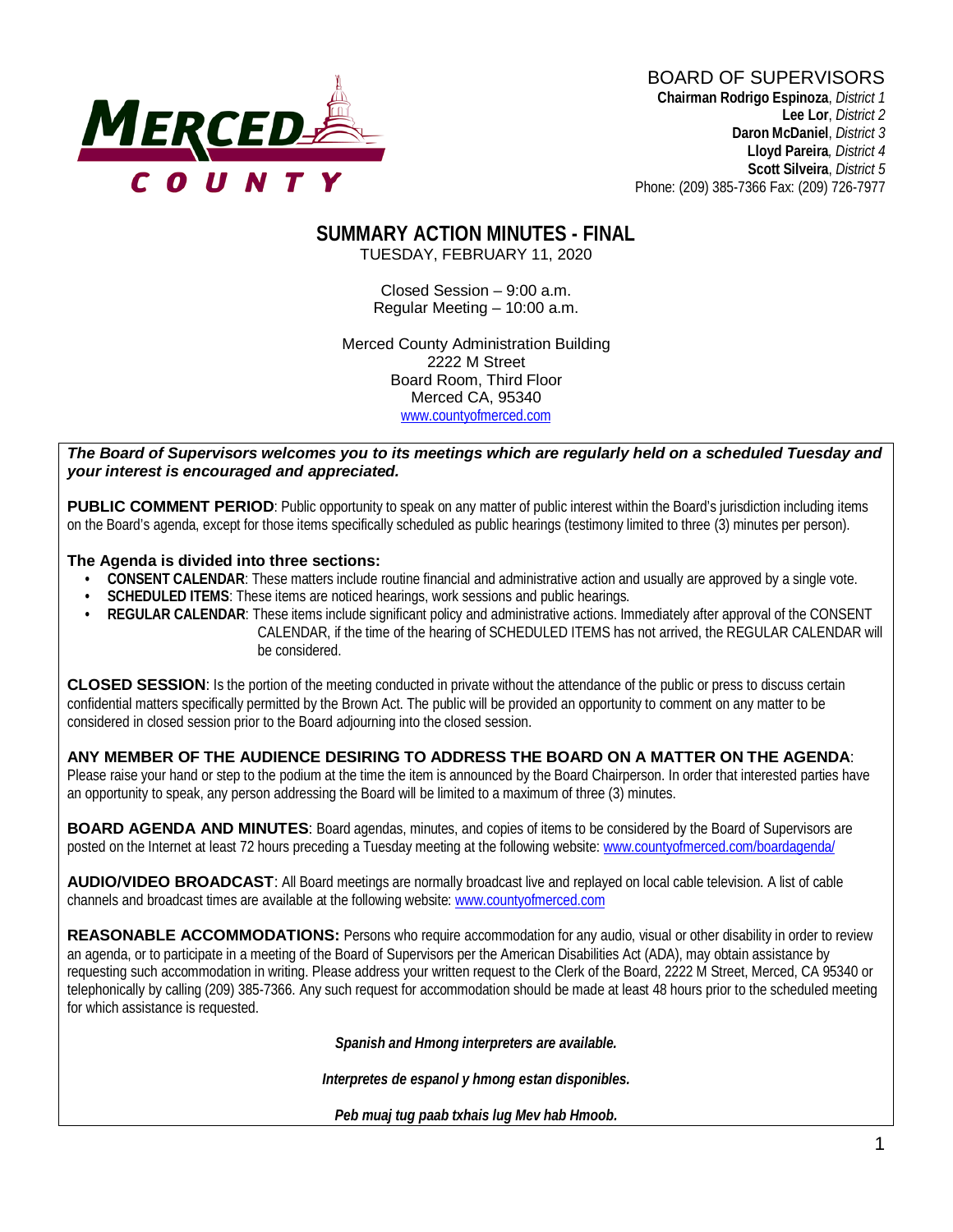## SCHEDULED ITEMS

## **9:00 A. M. THE PUBLIC IS INVITED TO SPEAK ON ANY ITEM ON THE AGENDA-TESTIMONY IS LIMITED TO THREE MINUTES PER PERSON**

## **CLOSED SESSION: CONFERENCE WITH LEGAL COUNSEL - EXISTING LITIGATION:**

It is the intention of the Board to meet in Closed Session concerning Existing Litigation pursuant to Government Code section 54956.9(d)(1): 1. Garcia v. County of Merced, et al., Merced Superior Court Case No. 17CV-02567.

## **THE BOARD RECESSED AT 9:02 A.M. WITH SUPERVISOR SILVEIRA NOT PRESENT AND RECONVENED AT 10:00 A.M. WITH ALL MEMBERS PRESENT, AND THE CHAIRMAN ADVISED STAFF WAS GIVEN DIRECTION**

## **CLOSED SESSION - CONFERENCE WITH LEGAL COUNSEL**

It is the intention of the Board to meet in Closed Session pursuant to Government Code Section 54947: PUBLIC EMPLOYEE INTERVIEWS, Title: County Counsel. **(Interviews are scheduled to commence at 1:15 p.m.)** 

## **THE BOARD RECESSED AT 1:15 P.M. AND RECONVENED AT 3:38 P.M. WITH ALL MEMBERS PRESENT, AND THE CHAIRMAN ADVISED STAFF WAS GIVEN DIRECTION**

## **GOVERNMENT CODE SECTION 54954.2 COMPLIANCE (LATE AGENDA ITEMS)**

**10:00 A. M. INVOCATION led by Monsignor Harvey Fonseca, St. Judes Catholic Church/PLEDGE OF ALLEGIANCE**

> **PUBLIC OPPORTUNITY TO SPEAK ON ANY MATTER OF PUBLIC INTEREST WITHIN THE BOARD'S JURISDICTION INCLUDING ITEMS ON THE BOARD'S AGENDA, EXCEPT FOR THOSE ITEMS SPECIFICALLY SCHEDULED AS PUBLIC HEARINGS (TESTIMONY LIMITED TO THREE MINUTES PER PERSON)**

> > *REVIEW BOARD ORDER – SEE PAGE 9*

**APPROVAL OF CONSENT AGENDA CALENDAR (ITEMS #1 - 16)**

**SCHEDULED ITEM:**

**PUBLIC WORKS - FIRST READING - PROPOSED ORDINANCE**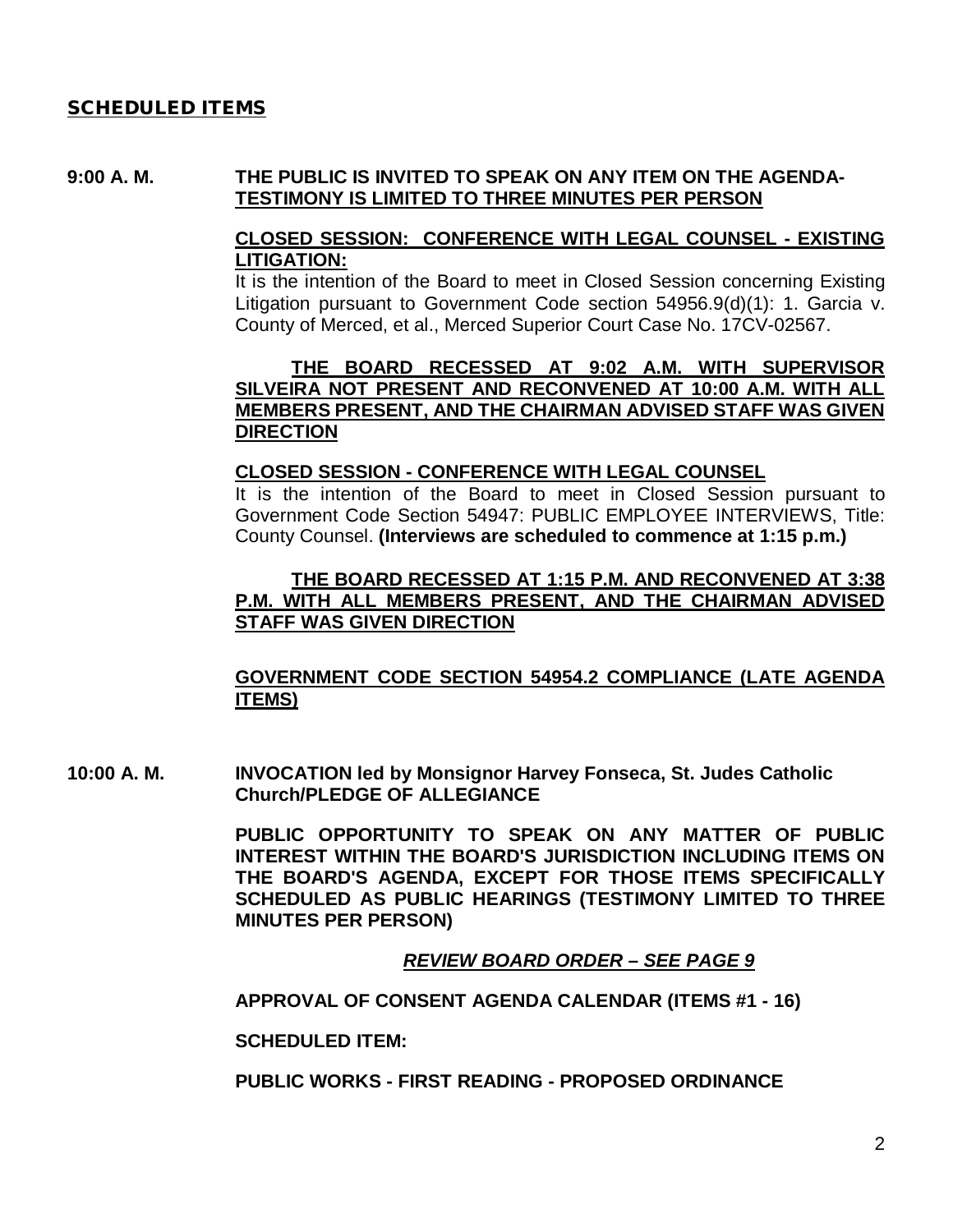Conduct a first reading for a proposed Ordinance amending Chapter 5.90 of the Merced County Code by increasing the refuse collection rate for the unincorporated areas within County solid waste franchise areas 1 through 5. **RECOMMENDATION:**

1) Introduce and conduct the first reading of an Ordinance that proposed to increase refuse collection rates in the Unincorporated areas of Merced County and is entitled "An Ordinance Amending refuse Serve Fees and Charges for County Solid Waste Franchise Areas " (Amends Chapter 5.90 to Merced County Code and Ordinance 1957);

2) Waive further reading of the proposed Ordinance; and,

3) Set a second reading and possible adoption of the proposed Ordinance on February 25, 2020 at 10:00 a.m. (Amends Chapter 5.90 of the Merced County Code and Ordinance 1957).

# *REVIEW BOARD ORDER – SEE PAGES 9 AND 10*

# **REPORTS/BOARD DIRECTION**

County Executive Officer, County Counsel, Board of Supervisors Members

## CONSENT CALENDAR (Items # 1-16) **APPROVED AS RECOMMENDED AYES: ALL**

## Public Works

- 1. Approve and authorize the Chairman to sign Amendment Contract No. 2019229 with Quincy Engineering for the preparation of a Trade Corridor Enhancement Program Grant Application package.
- 2. Approve Budget Transfer in the amount of \$11,653 for emergency replacement of sewage grinder at Juvenile Hall/Sandy Mush facility.
- 3. Approve Budget Transfer in the amount of \$15,000 for emergency repair of water main to Juvenile Hall.

# Community and Economic Development

- 4. 1) Approve the name change from Dimension Data North America, Inc. to NTT America Solutions, Inc. for FOCUS Program Amendment Contract No. 2016071; 2) Approve the second extension of Contract No. 2016071, a FOCUS Program agreement providing telecommunications technology solutions, through April 25, 2021 with NTT America Solutions, Inc.; and 3) Authorize the Chairman to sign the Amendment Contract and one-year extension announcement letter.
- 5. Approve and authorize the Chairman to sign Amendment Contract No. 2019052 with Tully and Young Inc. for professional special services in connection to sustainable groundwater planning in Merced County, to extend the contract one additional year not to exceed \$75,000.

## Child Support Services

6. Approve Budget Transfer in the amount of \$9,188.50 for the purchase of computer desks in Computer Lab to accommodate the new computers and larger monitors.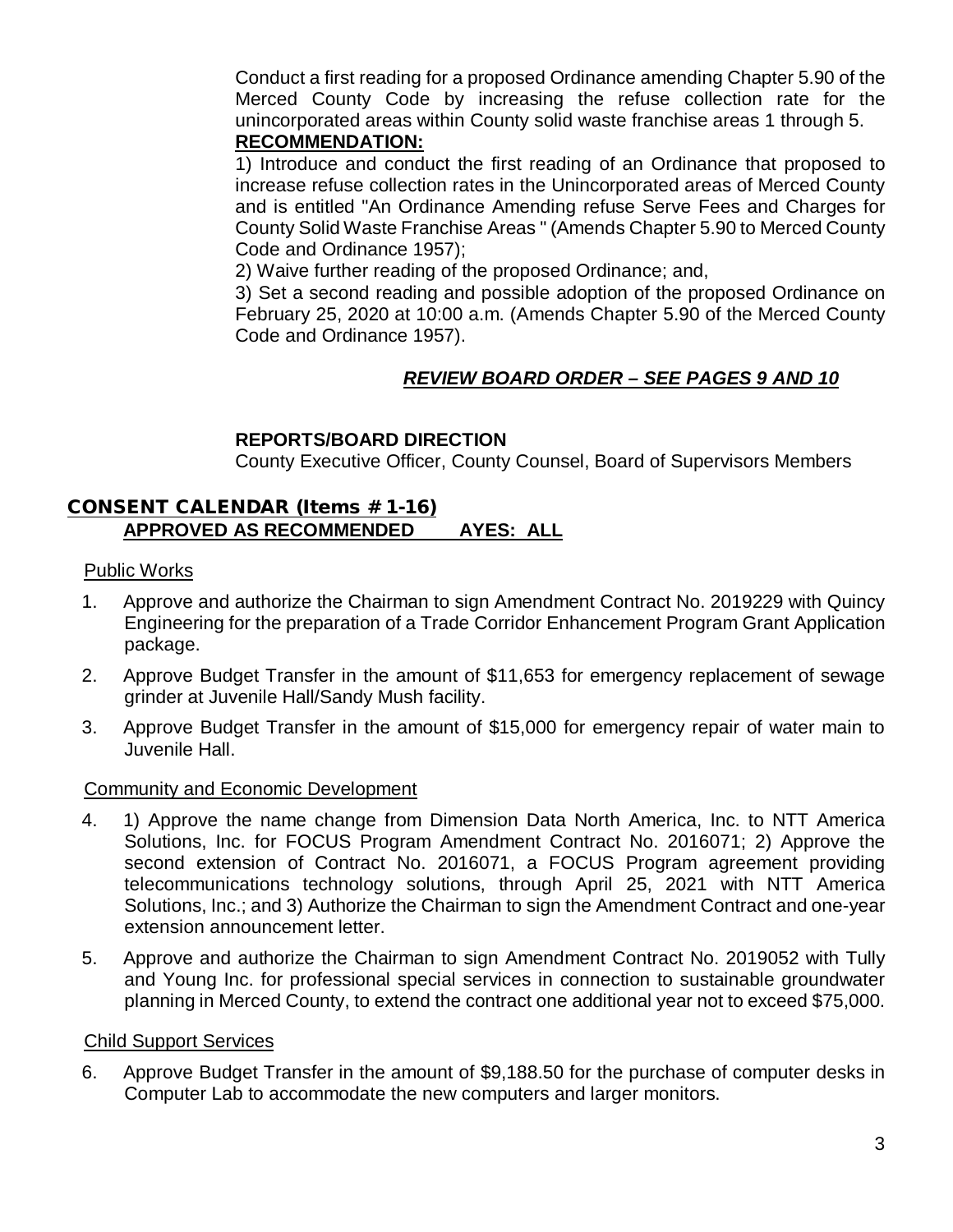## Workforce Investment

- 7. Approve and authorize the Chairman to sign Amendment Contract No. 2019010 with California Employers Association to extend the contract term date to January 31, 2021.
- 8. Accept Modification three (3) to Subgrant AA011015 (Amendment Contract No. 2019275) to restore program integrity set aside for Workforce Innovation and Opportunity Act (WIOA) Formula Funds to Youth Funding; and approve related budget transfer. (4/5 Vote Required)

## Executive Office

- 9. Act on Claim for Damages submitted by Jonathan Jose Castillo-Silva, Eric Lopez, Yolanda Marin, Kayla McDermott as recommended by Risk Management and County Counsel.
- 10. Approve travel request received from Community and Economic Development Department as recommended by Executive Office.

## **Board Recognition**

- 11. Certificates of Recognition for Graduation from Merced County Drug Treatment Court to Mark Boyer, Kristopher Mays, and Jordan Guevara, presented January 31, 2020.
- 12. Certificates of Recognition for being selected by the Merced River Chapter of the National Society Daughters of the American Revolution Good Citizen of the Year Award to Esmeralda Barajas (Livingston High School), Genevieve Dietz (Buhach Colony High School), Jessica Arias (Atwater High School), Kate Colvin (Merced High School), Katherine Horal (Golden Valley High School), and Shiwani Lata (El Capitan High School), presented February 1, 2020.
- 13. Certificate of Recognition to The Tarmac for Grand Opening Ceremony in Atwater, presented January 24, 2020.
- 14. Proclamation in Recognition of January 26 February 1, 2020 as "Merced County School Choice Week" in Merced County.
- 15. Certificates of Recognition to various individuals in Recognition of Dedicated Service to the Merced Police Department Explorer Post 204, presented January 24, 2020.
- 16. Certificates of Recognition to various individuals in Recognition for accomplishments in the Merced/Mariposa FFA Project Competition, presented February 5, 2020.

# REGULAR CALENDAR

## BOARD ACTION

## PUBLIC WORKS

17. 1) Approve a Retainer Agreement with Precision Civil Engineering Inc. for On-Call Surveying and Engineering Services for Small County Projects upon approval by County Counsel and Risk Management; 2) Authorize the Chairman of the Board of Supervisors to execute the agreement; and 3) Authorize the Director of Public Works to execute Projects Supplement Agreements.

# **AUTHORIZED CONTRACT NO. 2020019 AS RECOMMENDED AYES: ALL**

18. 1) Adopt the Plans and Specifications for the new HVAC system and PG&E upgrade at the Merced Veterans Hall; 2) Authorize the Department of Public Works to advertise said Plans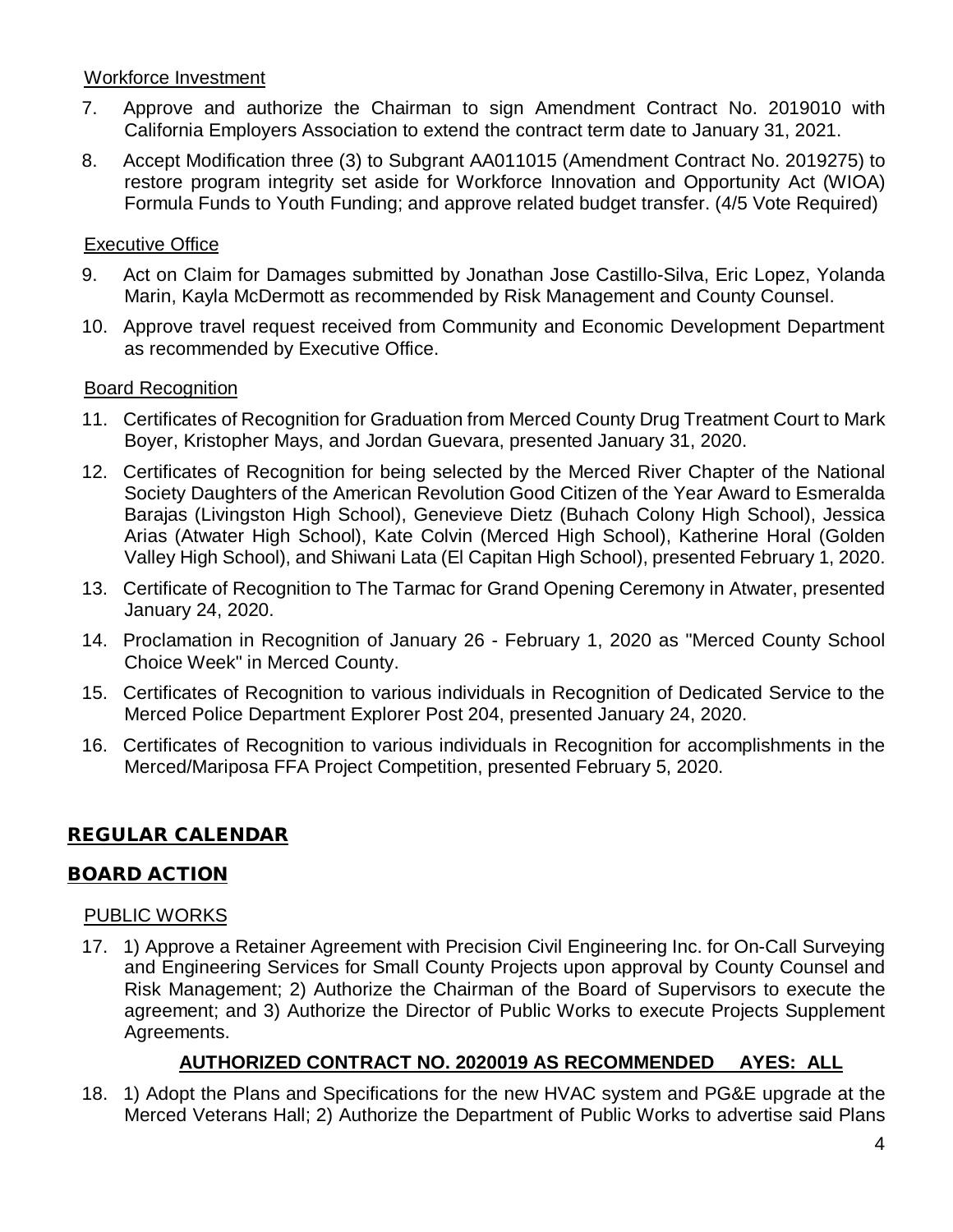and Specifications for a Public Bid Opening; 3) Authorize the Director of Public Works to award a construction contract to the lowest responsible bidder proved said bid is within the established budget; 4) Authorize the Chairman to execute said construction contract upon review of the Department of Public Works, Risk Management and County Counsel; and, 5) Return to the Board of Supervisors with an informational item describing all actions taken.

# **AUTHORIZED CONTRACT NO. 2020022 AS RECOMMENDED AYES: ALL**

19. 1) Adopt the Plans and Specifications for the Stephens Street Road Diet Improvement Project, a project to convert Stephens Street between El Capitan Way and Shell Street from four travel lanes to two travel lanes and add a two-way left turn lane, bike lanes, and pedestrian improvements in the Delhi area; 2) Authorize the Department of Public Works to advertise the project and conduct a public bid opening; 3) Authorize the Director of Public Works to award and execute a construction contract to the lowest responsible bidder provided said bid is within the established budget, upon approval of County Counsel and Risk Management; and 4) Direct the Department of Public Works to return to the Board with an informational item describing all actions taken.

# **AUTHORIZED CONTRACT NO. 2020023 AS RECOMMENDED AYES: ALL**

20. 1) Adopt the Plans and Specifications for the Enhanced Pedestrian Crosswalk Improvements Project, a project to install rapid flashing beacon systems at four locations in the Santa Nella, Dos Palos, and Le Grand areas; 2) Authorize the Department of Public Works to advertise the project and conduct a public bid opening; 3) Authorize the Director of Public Works to award and execute a construction contract to the lowest responsible bidder provided said bid is within the established budget, upon approval of County Counsel and Risk Management; and 4) Direct the Department of Public Works to return to the Board with an informational item describing all actions taken.

# **AUTHORIZED CONTRACT NO. 2020024 AS RECOMMENDED AYES: ALL**

21. Adopt a Resolution authorizing the Chairman to execute a grant deed conveying property from the County of Merced to the State of California to transfer the right-of-way acquired for the Atwater-Merced Expressway / State Route 99 Project by the County to the State of California.

# **ADOPTED RESOLUTION NO. 2020-12 AS RECOMMENDED AYES: ALL**

# PUBLIC HEALTH

22. 1) Ratify submission of an application for the Waste Tire Enforcement Grant Application (Cycle 27) for enforcement and inspection activities tentatively planned to start June 30, 2020 ending June 29, 2021 in the amount of \$77,241; 2) Adopt the Resolution granting Board approval to sign all application documents; 3) Designate the Director of Public Health or designee to submit all payment requests and grant activity forms; and 4) Direct the Department of Public Health to return to the Board if awarded.

# **ADOPTED RESOLUTION NO. 2020-11 AS RECOMMENDED AYES: ALL**

23. Approve the Director of Public Health to sign all copies of the non-binding letter of intent to enter into the Intergovernmental Transfer funding mechanism with the Central California Alliance for Health.

# **APPROVED AS RECOMMENDED AYES: ALL**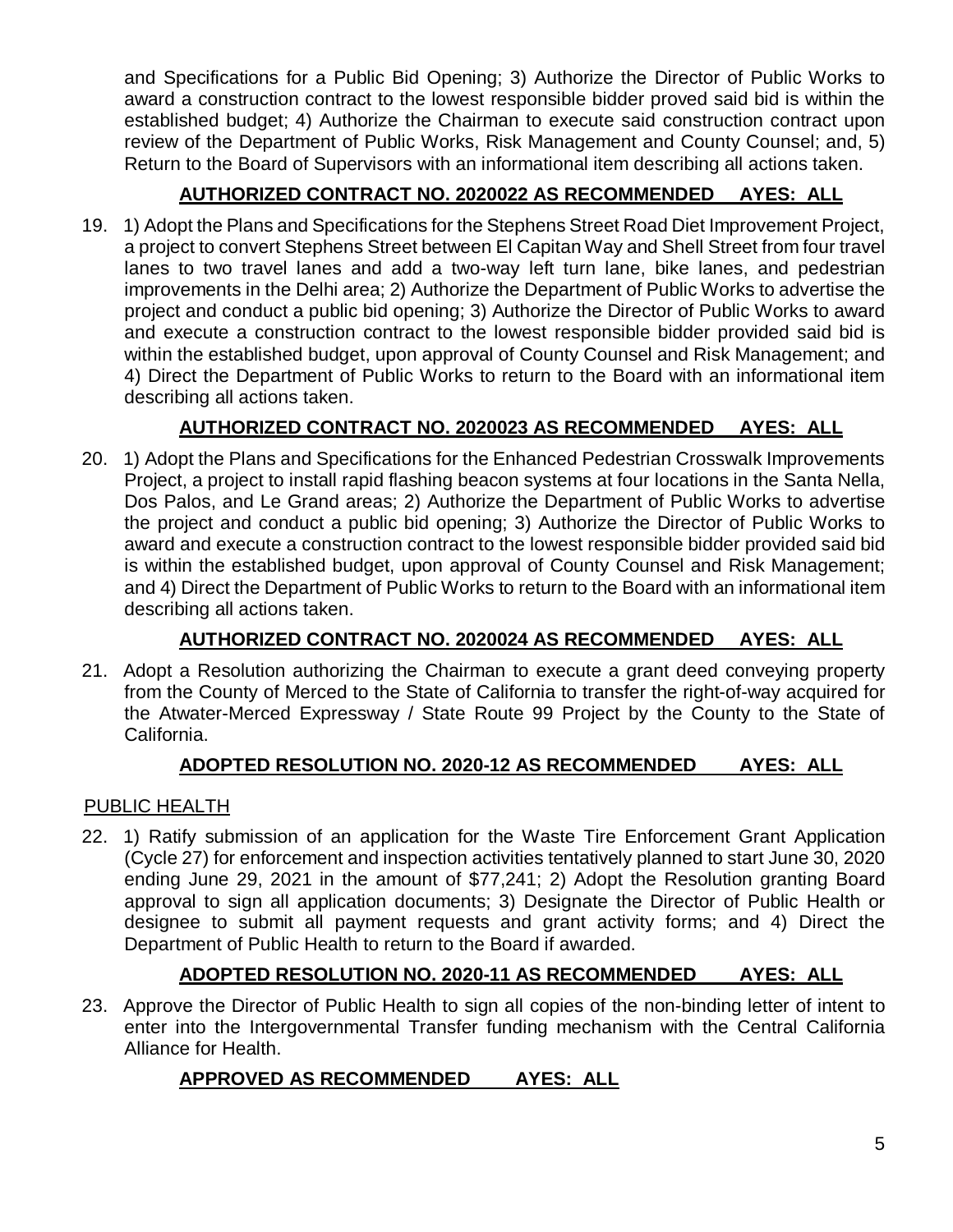## HUMAN SERVICES AGENCY

24. 1) Authorize the Director of Human Services Agency, or designee, to electronically submit a Homeless Housing and Assistance Program grant application in the amount of \$663,533.24 for Merced Navigation Center operations to the State of California Business, Consumer Services, and Housing Agency, Division of California Homeless Coordinating and Financing Council prior to the February 15, 2020 deadline; 2) Authorize the Director of Human Services Agency to execute all documents relating to the grant application; 3) Direct the Director of Human Services Agency to return to the Board of Supervisors with the application results and to accept award; and 4) Authorize Human Services Agency to accept any future reallocation of funding for this program.

# **APPROVED AS RECOMMENDED AYES: ALL**

25. Approve Contract with Aspiranet to provide home visitor services to families involved with the Child Welfare System that have children who are at risk of abuse or neglect; and authorize the Chairman to sign the Contract.

# **AUTHORIZED CONTRACT NO. 2020020 AS RECOMMENDED AYES: ALL**

# COMMUNITY AND ECONOMIC DEVELOPMENT

26. 1) Adopt a Resolution authorizing the submittal of a CalHome Program grant application in the amount of \$600,000 to be used for the first-time homebuyer mortgage assistance and owner-occupied rehabilitation assistance to low or very low income households within the unincorporated areas of Merced County; 2) Authorize the Chairman to execute the application, the Standard Agreement, any amendments thereto, and any all other documents or instruments necessary or required by the California Department of Housing and Community Development (HCD) for acceptance of grant funds and participation in the CalHome Program; 3) Direct Community and Economic Development Department (CED) to return to the Board with an information item of all actions taken; 4) Authorize CED Director to transfer or modify CalHome grant budget amounts and activities as necessary to fully expend CalHome Programs funds; 5) Authorize CED Director and/or Deputy Planning Director to execute loan documents, funds requests, and other required reporting forms necessary to participate in the CalHome Program.

# **ADOPTED RESOLUTION NO. 2020-13 AS RECOMMENDED AYES: ALL**

27. Approve and authorize payment for Merced County's funding contribution of the Merced Integrated Regional Water Management Authority's FY 2019-2020 Budget.

# **APPROVED AS RECOMMENDED AYES: ALL**

## LIBRARY

28. Request the Board to authorize the County Librarian to close the Gustine Library from March 11 through March 25, 2020 to the complete Capital Improvement Project to install carpet.

# **APPROVED AS RECOMMENDED AYES: ALL**

## **SHERIFF**

29. Approve Contract with City of Atwater for animal control services.

# **AUTHORIZED CONTRACT NO. 2020021 AS RECOMMENDED AYES: ALL**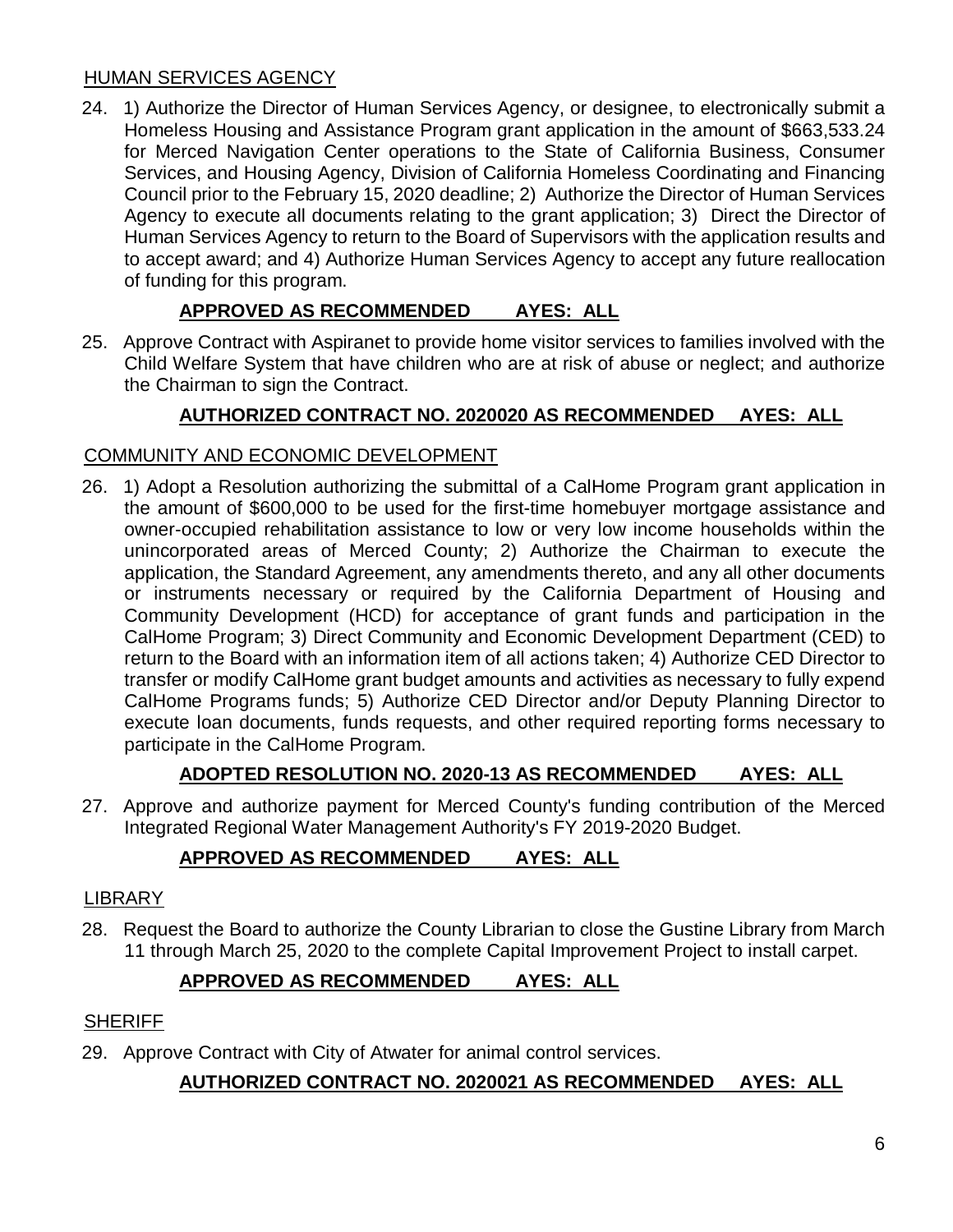# TREASURER

30. Authorize the distribution of excess proceeds from the public auction of tax defaulted property sold for failure to pay taxes on real property per Exhibit "A" to the valid claimants in the amount of \$654,024.55. The remaining funds that do not have a valid claim totaling \$61,086.86 per Exhibits "A" and "B" are to be transferred to Trust Fund #02000-02080 Property Taxes-Tax Loss Reserve.

# **APPROVED AS RECOMMENDED AYES: ALL**

## BOARD OF SUPERVISORS

31. Approve and adopt the 2020 Board Assignments as designated.

# **APPROVED AS RECOMMENDED AYES: ALL**

# *REVIEW BOARD ORDER – SEE PAGE 10*

## BOARD APPOINTMENTS

32. Appoint Mr. Shirish Shah to serve as a member of the East Merced Resource Conservation District, filling an unexpired term until January 28, 2021.

## **APPROVED AS RECOMMENDED AYES: ALL**

33. Appoint Skye Emery and Sara Rosenthal as trustees to the Law Library Board of Trustees for 2020.

# **APPROVED AS RECOMMENDED AYES: ALL**

# BOARD INFORMATION & POSSIBLE ACTION **ACCEPTED AND PLACED ON FILE AYES: ALL**

- 34. Public Works re: Contract No. 2019284 was awarded to George Reed, from Modesto, California in the amount of \$796,500 for the Merced Falls Road Shoulder Project.
- 35. Public Works re: Contract No. 2019072 was awarded to Teichert Construction, from Fresno, California in the amount of \$4,015,986 for the La Grange Road Over Dry Creek Bridge Replacement project.
- 36. Department of Water Resources re: Notice of Preparation of Environmental Impact Report for the Delta Conveyance Project.
- 37. Merced County Mosquito Abatement District re: General Manager's Report December 17, 2019 through January 21, 2020.
- 38. California Fish and Game Commission re: Notice of Receipt of Petition regarding a five-year status review concerning Clara Hunt's Milkvetch (Astragalus claranus Jeps.) recommending up-listing the species from threatened to endangered status.
- 39. California Fish and Game Commission re: Notice of proposed regulatory action relative to sections 550, 550.5, 551, 552, 630 and 702, Title 14, California Code of Regulations, relating to wildlife areas, public lands and ecological reserves.
- 40. California Fish and Game Commission re: 15-day continuation notice for the Experimental Fishing Permit (EFP) Program (Phase 1) regulations, published in the California Regulatory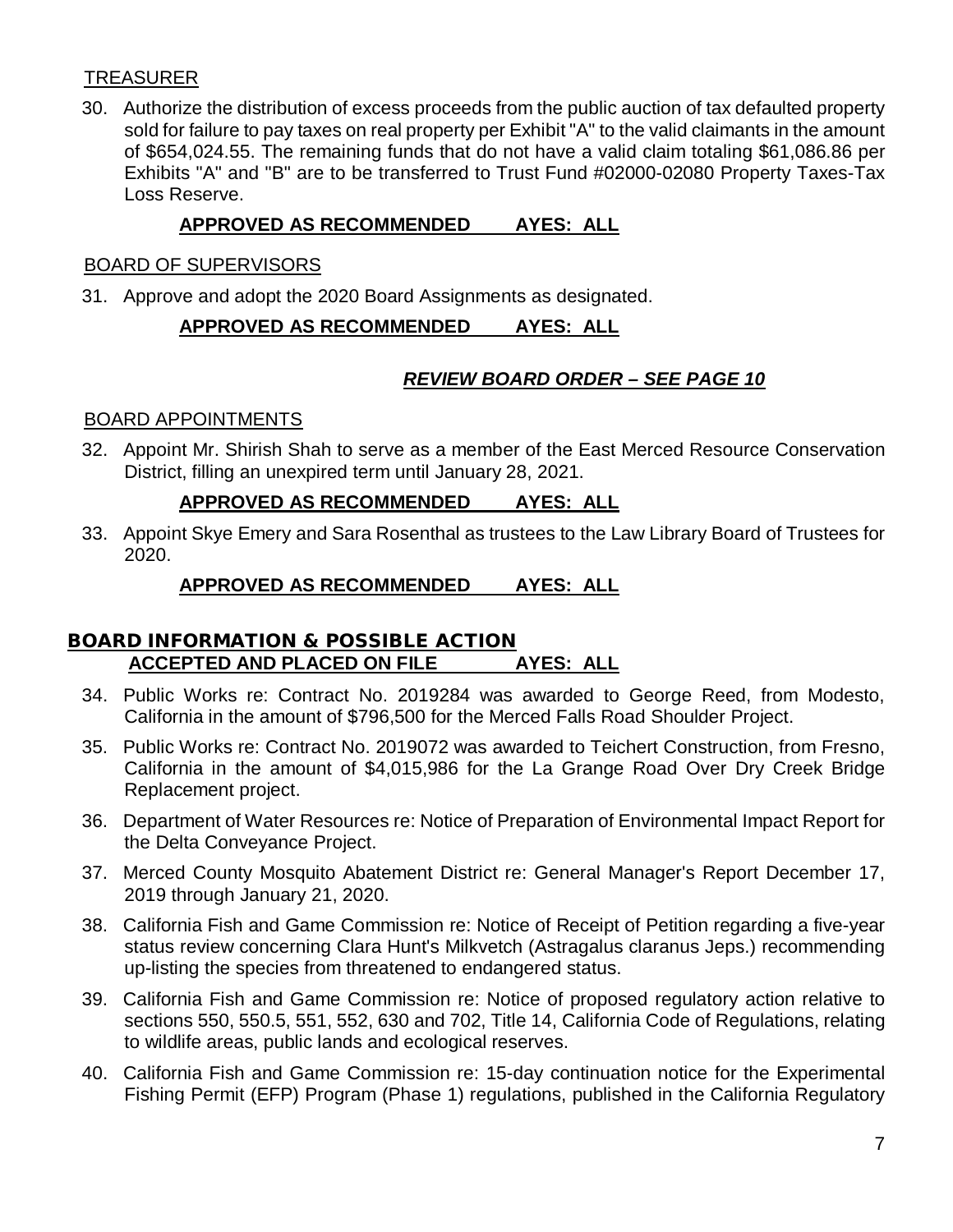Notice Register on August 23, 2019, Notice No. Z2019-0813-01, and adopted by the Fish and Game Commission on October 10, 2019 in Valley Center.

41. Central California Alliance for Health re: Annual Report of the Santa Cruz-Monterey-Merced Managed Medical Care Commission: 2019.

## **THE BOARD RECESSED TO MEET AS A MERCED COUNTY DELTA-MENDOTA GROUNDWATER SUSTAINABILITY AGENCY AND RECONVENED TO MEET AS A BOARD OF SUPERVISORS**

# **THE BOARD ADOPTED RESOLUTION IN MEMORY OF MIKE SALVADORI AND ADJOURNED THE MEETING AT 3:38 P.M. UNTIL TUESDAY, FEBRUARY 25, 2020 AT 10:00 A.M**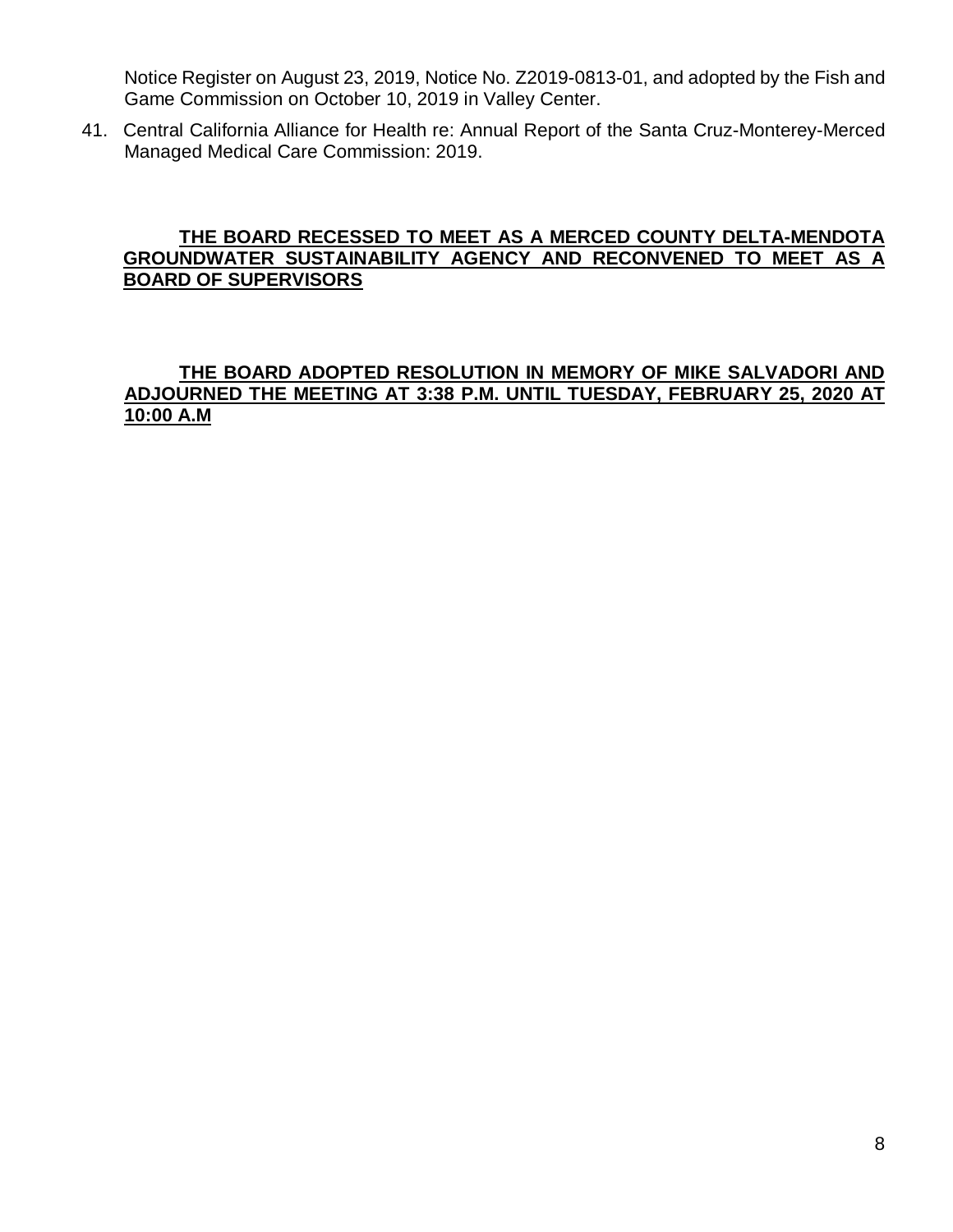## **10:00 A.M. SCHEDULED ITEM 2020-02-11 PUBLIC OPPORTUNITY**

Ryan Heller, representative from Assemblymember Adam Gray's office reminds the public that they are available for State assistance and asks the Board for a support letter for AB 1980 (Gray) – Traffic Tickets: Stop the Ticket Tax. He submits sample support letter and fact sheet on AB 1980 in the board bin.

Rebecca Fermanski, who works for a pain management organization and is a CEO of Patient Advocacy from the Midwest introduces herself to the Board and speaks about the homeless in Merced County.

David Franklin speaks about wanting to sell his home and the issues he is having with the Assessor and Recorder's office.

Naden Sadu, owner of El Campo Market in Planada for 33 years speaks about their liquor license issues and the code being changed, the loss of business to Dollar General and her frustrations with the Planning Department.

Present: Espinoza, Lor, McDaniel, Pareira, Silveira

## **10:00 A.M. SCHEDULED ITEM**

## **2020-02-11 PUBLIC WORKS – FIRST READING – PROPOSED ORDINANCE**

The time and date previously scheduled to conduct a first reading for a proposed Ordinance amending Chapter 5.90 of the Merced County Code by increasing the refuse collection rate for the unincorporated areas within county solid waste franchise areas 1 through 5.

Dana Hertfelder, Director of Public Works reviews the staff report.

Supervisor McDaniel comments on the CPI and appreciates that at 2.72% it is a smaller increase this year. He questions how Waste Management arrived at this increase.

Vanessa Barberos with Waste Management explained how they arrived at the rate using last year's CPI year on year change. She also explained how they used information from an audited financial statement that is submitted to County staff that showed a 3.06% increase in local operating cost.

Supervisor McDaniel thanks Ms. Barberos and states the approach this year was much better than the past year.

Ms. Barberos states they included notification of the rate increase and how it was calculated in communication to constituents.

Supervisor Silveira thanks Ms. Barberos and states that last year we did not approve the rate increase due to not receiving the information we requested but justified the rate increase this year.

Supervisor Pareira comments that Waste Management charges an extra \$150 if the flap is not closed on a dumpster whether it is full or not and requests if we can address this in the future.